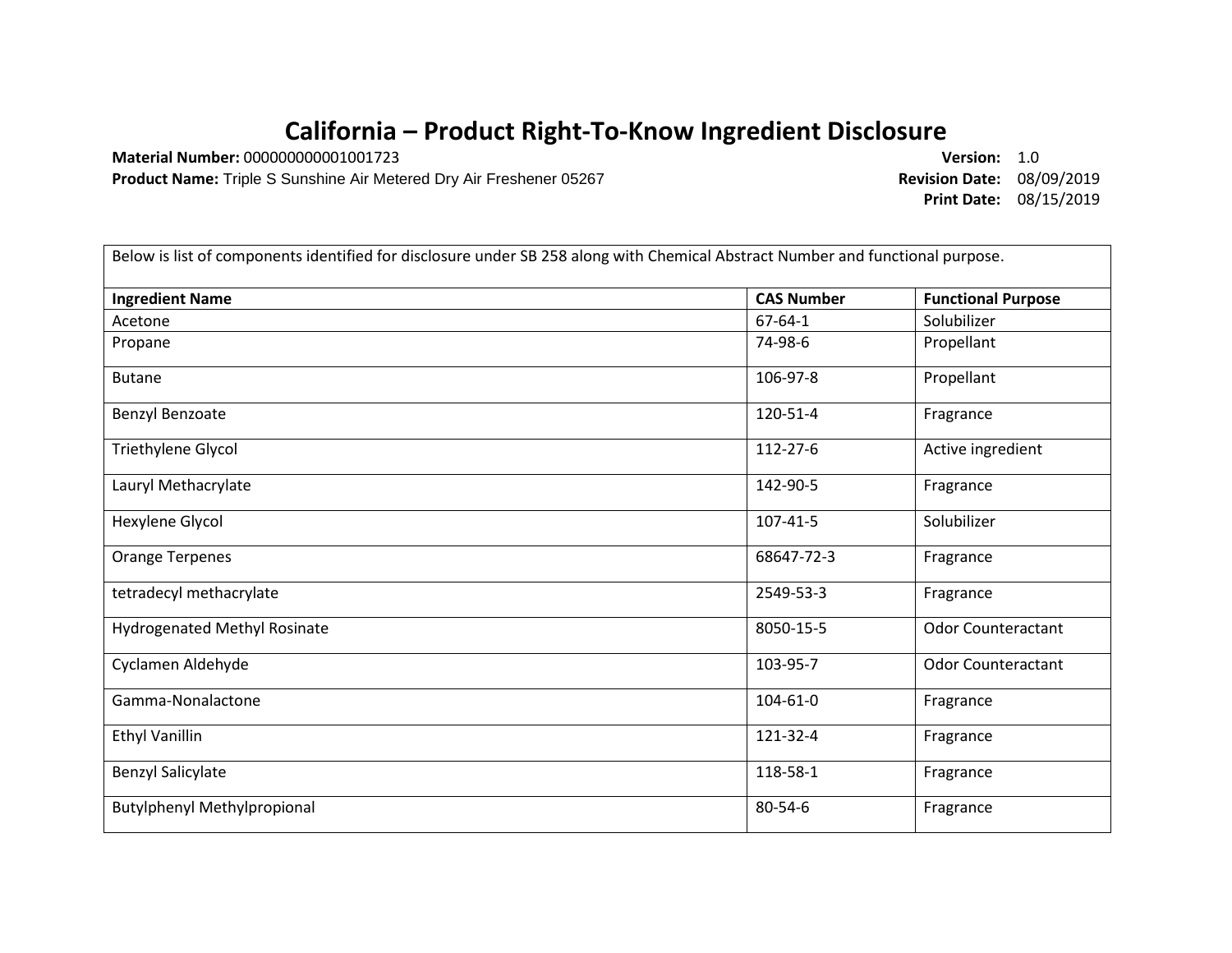| Vanillin                                               | 121-33-5   | Fragrance         |
|--------------------------------------------------------|------------|-------------------|
| Hexamethylindanopyran                                  | 1222-05-5  | Fragrance         |
| Diethyl Phthalate                                      | 84-66-2    | Fragrance         |
| Hydroxycitronellal                                     | 107-75-5   | Fragrance         |
| d-Limonene                                             | 5989-27-5  | Fragrance         |
| 4-(4-hydroxy-4-methylpentyl)cyclohex-3-enecarbaldehyde | 31906-04-4 | Fragrance         |
| Geraniol                                               | 106-24-1   | Active ingredient |
| Ethanol                                                | 64-17-5    | Solubilizer       |

## **Designated Lists**

- 1) **CA Prop 65.** Chemicals known to the State of California to cause cancer or reproductive toxicity (including developmental, female and male toxicity) that are listed pursuant to the Safe Drinking Water and Toxic Enforcement Act of 1986 (California Code of Regulations, Title 22, Division 2, Subdivision 1, Chapter 3, Sections 1200 et seq, also known as Proposition 65).
- 2) **EU CMRs.** Chemicals classified by the European Union as carcinogens, mutagens, and/or reproductive toxicants in Category 1A and 1B in Annex VI to Regulation (EC) 1272/2008.
- 3) **EU Endocrine Disruptors**. Chemicals included in the European Union candidate list of Substances of Very High Concern in accordance with Article 59 of Regulation (EC) 1907/2006 on the basis of Article 57(f) for endocrine disrupting properties.
- 4) **IRIS Neurotoxicants**. Chemicals for which a reference dose or reference concentration has been developed based on neurotoxicity in the Unites States Environmental Protection Agency's Integrated Risk Information System.
- 5) **IRIS Carcinogens**. Chemicals that are identified as "carcinogenic to humans", "likely to be carcinogenic to humans", or Group A, B1, or B2 carcinogens in the United States Environmental Protection Agency's Integrated Risk Assessment System.
- 6) **EU PBTs**. Chemicals included in the European Union candidate list of Substances of Very High Concern in accordance with Article 59 of Regulation (EC) 1907/2006 on the basis of Article 57(d), Article 57(e), or Article 57(f) for persistent bioaccumulative and toxic, or very persistent and very bioaccumulative properties.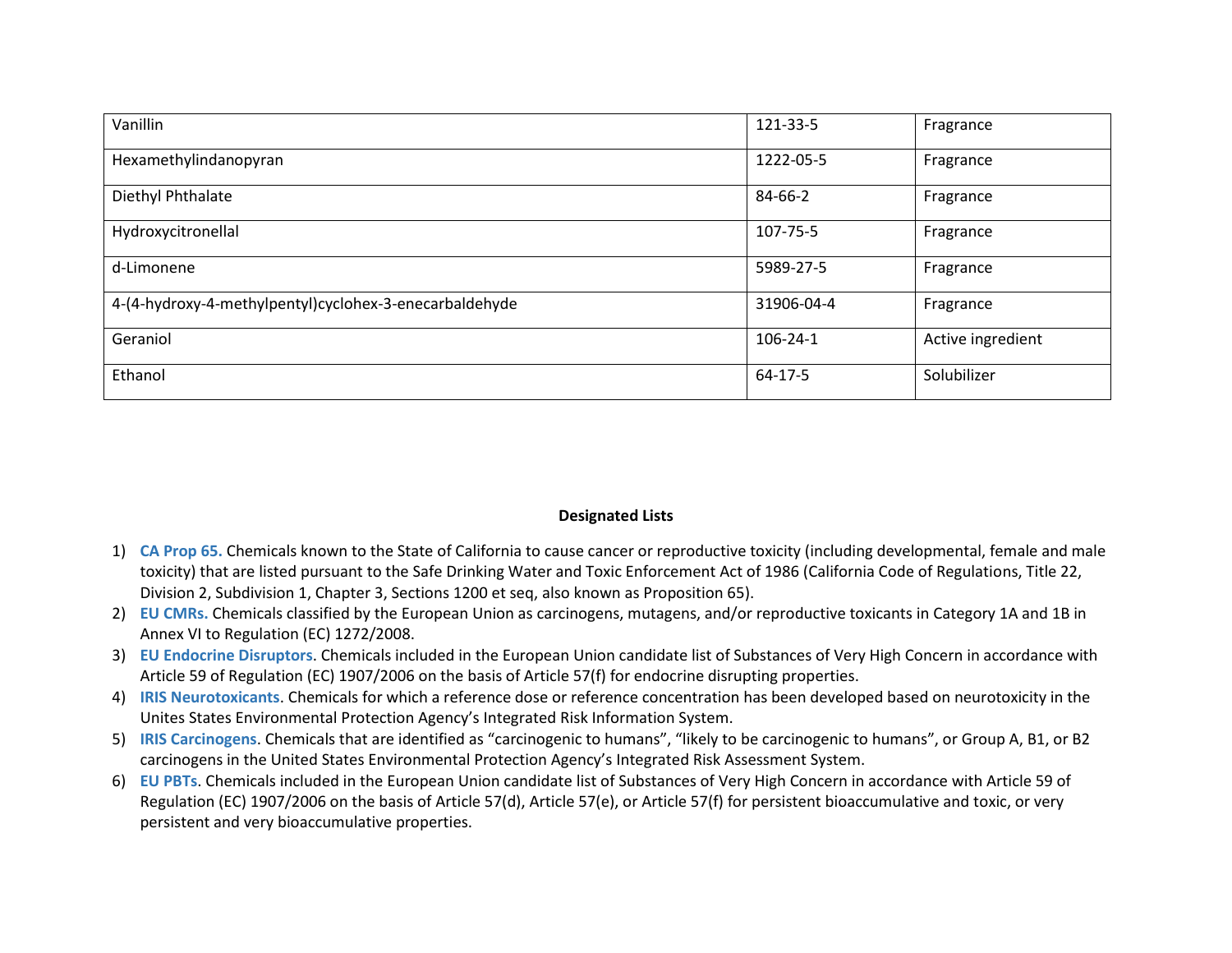- 7) **Canada PBTs**. Chemicals that are identified as Persistent, Bioaccumulative, and Inherently Toxic to the environment by the Canadian Environmental Protection Act Environmental Registry Domestic Substances List.
- 8) **EU Respiratory Sensitizers**. Chemicals classified by the European Union as respiratory sensitizers Category 1 in Annex VI to Regulation (EC) 1272/2008.
- 9) **IARC Carcinogens**. Group 1, 2a, or 2b carcinogens identified by the International Agency for Research on Cancer, World Health Organization, in Monographs on the Evaluation of Carcinogenic Risks to Humans.
- 10) **ATSDR Neurotoxicants**. Neurotoxicants that are identified in the United States' Department of Health and Human Services' Agency for Toxic Substances and Disease Registry's Toxic Substances Portal under "Health Effects of Toxic Substances and Carcinogens, Nervous System."
- 11) **US EPA Priority Chemicals List**. Persistent, Bioaccumulative and Toxic Priority Chemicals that are identified by the United States Environmental Protection Agency's National Waste Minimization Program.
- 12) **US NTP Reproductive or Developmental Toxicants**. Reproductive or developmental toxicants identified in "Monograph on the Potential Human Reproductive and Developmental Effects" published by the United States Department of Health and Human Services' National Toxicology Program, Office of Health Assessment and Translation.
- 13) **US EPA PBTs**. Chemicals identified by the United States Environmental Protection Agency's Toxics Release Inventory program as Persistent, Bioaccumulative and Toxic Chemicals that are subject to reporting under Section 313 of the Emergency Planning and Community Right-to-Know Act of 1986.
- 14) **WA PBTs**. The Washington Department of Ecology's Persistent, Bioaccumulative, Toxic (PBT) Chemicals identified in the Washington Administrative Code, Title 173, Chapter 173-333.
- 15) **US NTP Carcinogens**. Chemicals that are identified as "known to be" or "reasonably anticipated to be" human carcinogens in the 13th Report on Carcinogens and any subsequent revisions prepared by the United States Department of Health and Human Services' National Toxicology Program.
- 16) **CA NLs**. Chemicals for which notification Levels, as defined in Health and Safety Code Section 116455, have been established by the California Department of Public Health or the State Water Resources Control Board.
- 17) **CA MCLs**. Chemicals for which primary Maximum Contaminant Levels have been stablished and adopted under Sections 64431 or 64444 of Chapter 15 of Title 22 of the California Code of Regulations.
- 18) **CA TACs**. Chemicals identified as Toxic Air Contaminants under Sections 93000 or 93001 of Title 17 of the California Code of Regulations.
- 19) **CA Priority Pollutants**. Chemicals that are identified as priority pollutants in the California Water Quality Control Plans under Section 303(c) of the federal Clean Water Act and in Section 131.38 of Title 40 of the Code of Federal Regulations, or identified as pollutants by California or the United State Environmental Protection Agency for one or more water bodies in California under Section 303(d) of the federal Clean Water Act and Section 130.7 of Title 40 of the Code of Federal Regulations.
- 20) **CA Non-Cancer Hazards**. Chemicals that are identified with non-cancer endpoints and listed with an inhalation or oral Reference Exposure Level by the California Office of Environmental Health Hazard Assessment under Health and Safety Code Section 44360(b)(2).
- 21) **CA Priority Chemicals**. Chemicals identified as priority chemicals by the California Environmental Contaminant Biomonitoring program pursuant to Section 105449.